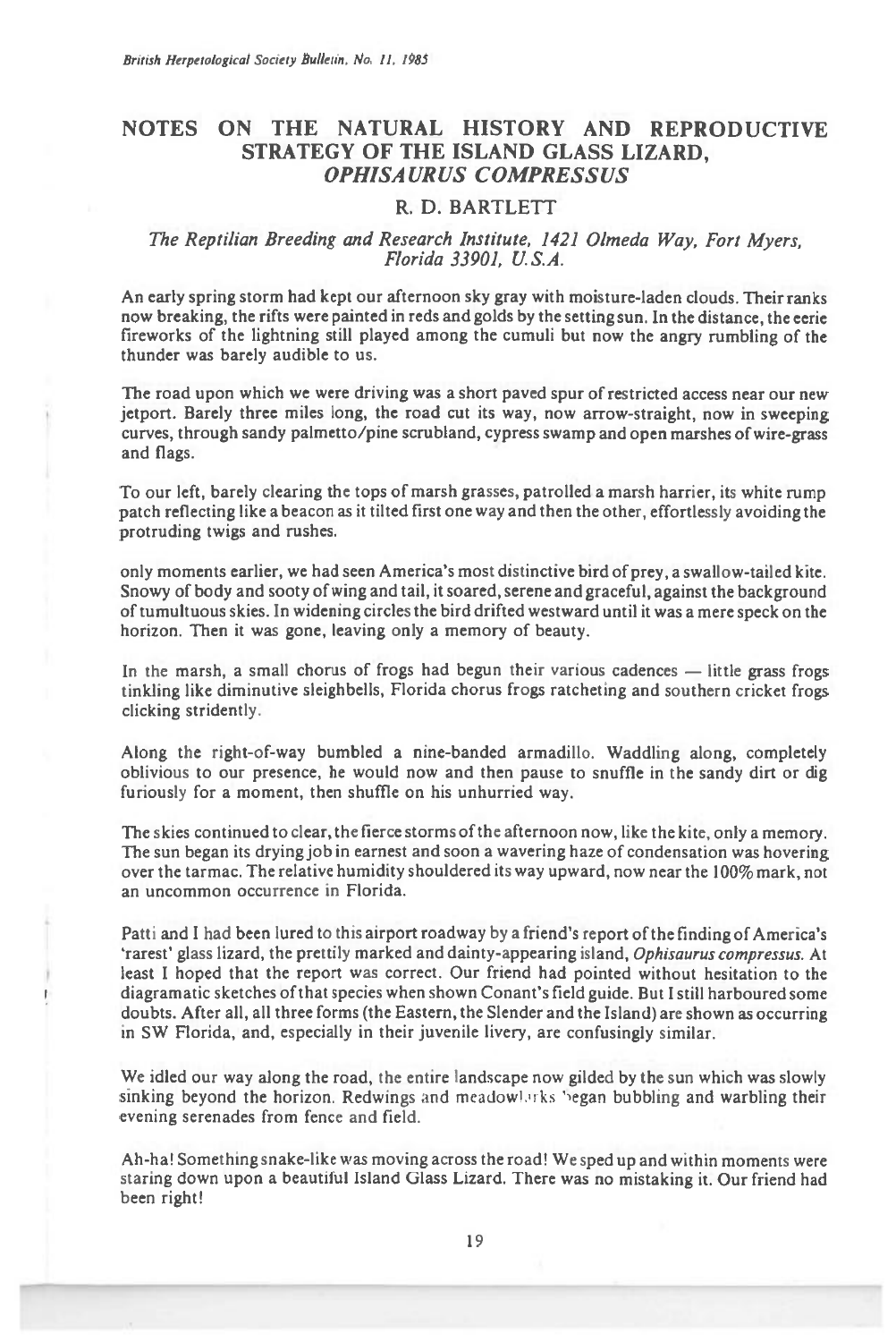*Ophtsaurus compressus,* commonly known by the somewhat inappropriate appellation of "Island Glass Lizard", is the smallest of the three species of that genus found in the U.S.A. In contradiction of its common name, it is by no means limited in distribution to insular locations. Rather, this 60- to 65-cm-long creature is widely distributed over most of Florida and the coastal plains of Georgia and southern South Carolina. The reports of the lizard being "uncommon to rare" are quite likely erroneous. It is only with the greatest difficulty that the population statistics of a fossorial species may be determined. The fact that in hardly more than a week of serious looking, I collected eight of these creatures as the nucleus of a breeding colony and observed several others which I did not collect indicates abundance rather than rarity. It is, however, quite likely that *compressus* is both of local distribution and selective of habitat.

With but one exception, all of the *compressus* that were seen were crossing well-defined strips of roadway. Both roadways were cut through the sandy pine/palmetto highlands and were bordered on both sides by marsh lowlands. The single exception, a juvenile, was on a portion of low-lying road between two less extensive swamps.

Our three Glass Lizard species, *0. ventralis, 0. attenuatus,* and *0. compressus,* are amazingly alike in appearance. In juvenile livery all are prominently striped. Misidentifications of any one of the three for another are easily possible but confusing *compressus* for *attenuatus* or vice versa is LIKELY (within areas where both are found) unless the specimens are actually in hand.

Our members of the genus *Ophisaurus* are known equally well for two characteristics; firstly they are entirely legless and secondly, in two of the three species, the extreme ease with which the tail is autotomized. Folk tales abound about the "glass snake" or "joint snake", attributing to the creature the remarkable (and erroneous) ability to break apart and reassemble during and after danger respectively.

The ease with which the eastern, *0. ventralis,* and the slender glass lizards, *0. attenuatus,* may autotomize their tails is explained by the presence of fracture planes in the caudal vertebrae. *0. compressus* lacks these. Hence, while the first two are quite capable of losing all or part of their tails under but slight stress, the latter is not nearly so apt to do so. This is clearly reflected in field collected animals, the adults of both *ventralis* and *attenuatus* usually having at least partially regenerated tails while of the 20+ *compressus* that I have now seen tail damage had occurred on but two.

From the highland *attenuatus,* a multi-striped creature with markings both ABOVE and BELOW the lateral groove, *compressus* may be defferentiated by its single dorso-lateral stripe ABOVE the groove and no markings below. From *ventralis,* the common wetland form, which usually lacks ALL traces of a mid-dorsal stripe, *compressus* may be differentiated by the presence of at least a vague mid-dorsal stripe. Other differences exist, most of which are impossible to determine unless the creature is in hand. I refer you to your field guides for listings of these.

The adult *compressus* feed readily upon calcium/vitamin-dusted crickets and will accept certain canned catfoods as well. No interest has been shown in either mealworms or earthworms, the latter being readily ingested by the larger species.

Until our study the reproductive strategies of *0. compressus* were poorly documented. Breeding and subsequent egg deposition are here reported.

Sexual maturity is obviously reached prior to the assumption of adult colouration. Such is attested to by the fact that two females, still in juvenile colouration, produced egg clutches.

Breeding activities began the first week of May. Courtship was virtually non-existant. A male would trail a female about the  $120 \times 60$  cm cage until he finally approached her. Nudging and lapping of the female's cloacal area was occasionally noted. The male would then draw abreast of the female and grasp her by the tympanal area or nape. At this point the female would become quiescent. The male would then arc his body laterally, gently curving the posterior portion under the female and thus juxtaposing cloacae. Actual insertion of a hemipenis was not observed. Copulation was observed, however, lasting up to four hours, during which the male would periodically indulge in a a short series of "shrugs". During copulation both sexes would allow close approach without taking alarm. (At other times, they were among the most cautious of animals, seeking seclusion in their cypress mulch substrate as soon as they discerned human movement in the snake room).